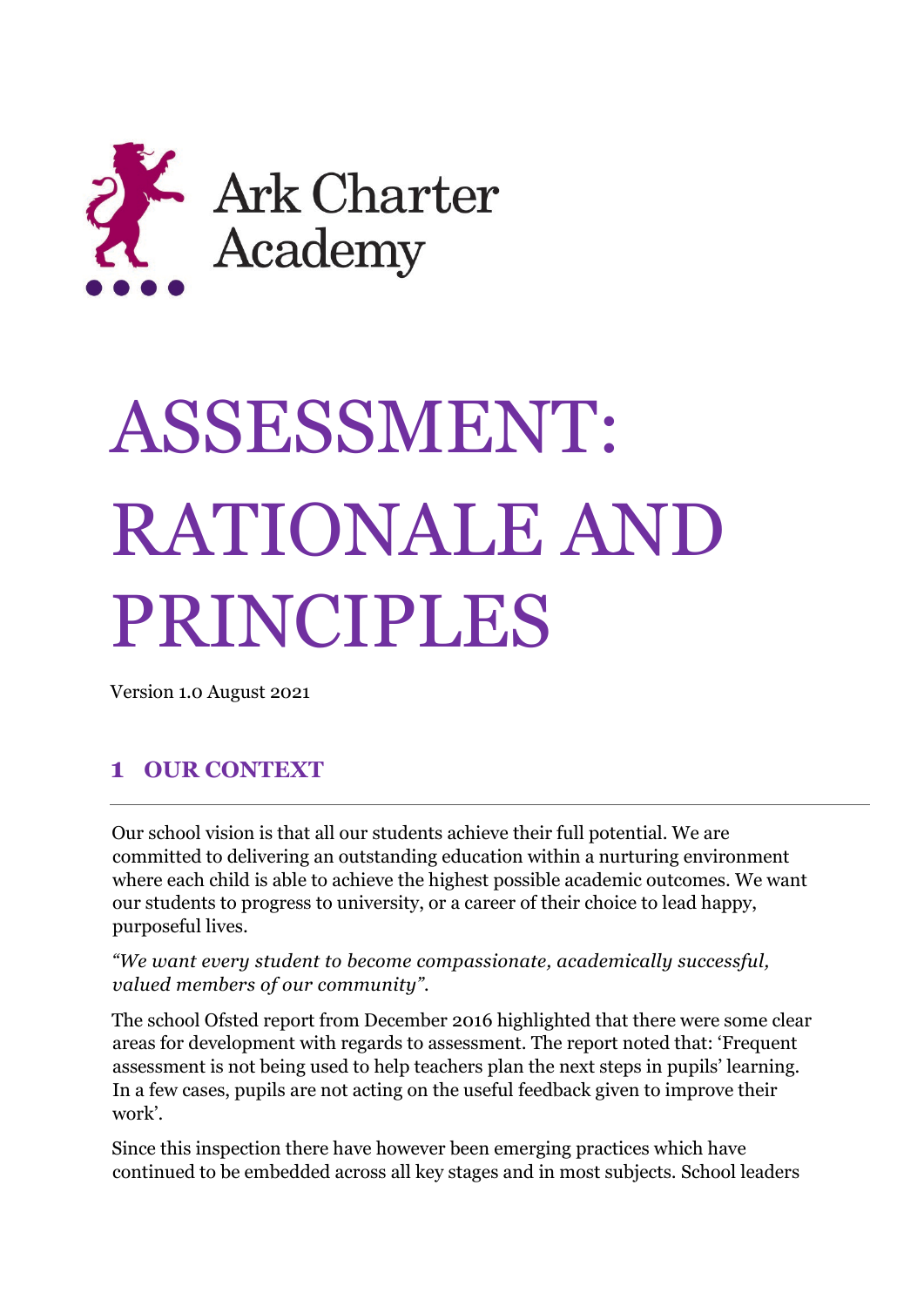have been utilising unseen assessments produced by the central network team in different subject areas. These assessments are then moderated within the Ark network to ensure that assessment is accurate. The data generated is being increasingly effectively used to help make decisions about teaching and learning.

The school's most recent 'Ark Schools Review' (formally monitoring visits) highlighted that there had been improvement since previous visits and that 'there is now a greater sense of purpose and a stronger sense of direction'. Whilst assessment was not a focus of this visit some clear areas of development can be extrapolated which include the variability in the ways in which data is used across the academy to drive progress and how mastery is achieved through curriculum design. It was reported that 'there was inconsistency in classes seen in the checking of pupils recall' and that 'feedback given to students in some cases is variable'.

This document aims to detail the rationale and principles behind the different methods of assessment used at Ark Charter Academy.

# **2 Vision & values**

We embody our vision by adopting the three values: **Justice, Courage and Respect**.

## **2.1 OUR VISION**

*"We want every student to become compassionate, academically successful, valued members of our community".* 

## **2.2 OUR SIX CHARTER SKILLS**

We are committed to ensuring that the Charter community of staff and students live by these values and promote them through our every day lives, whilst also promoting the six Charter skills:

**Honesty** – Charter students have the courage to be honest, having faith in forgiveness.

**Kindness** – Charter students respect themselves and each other, always showing kindness.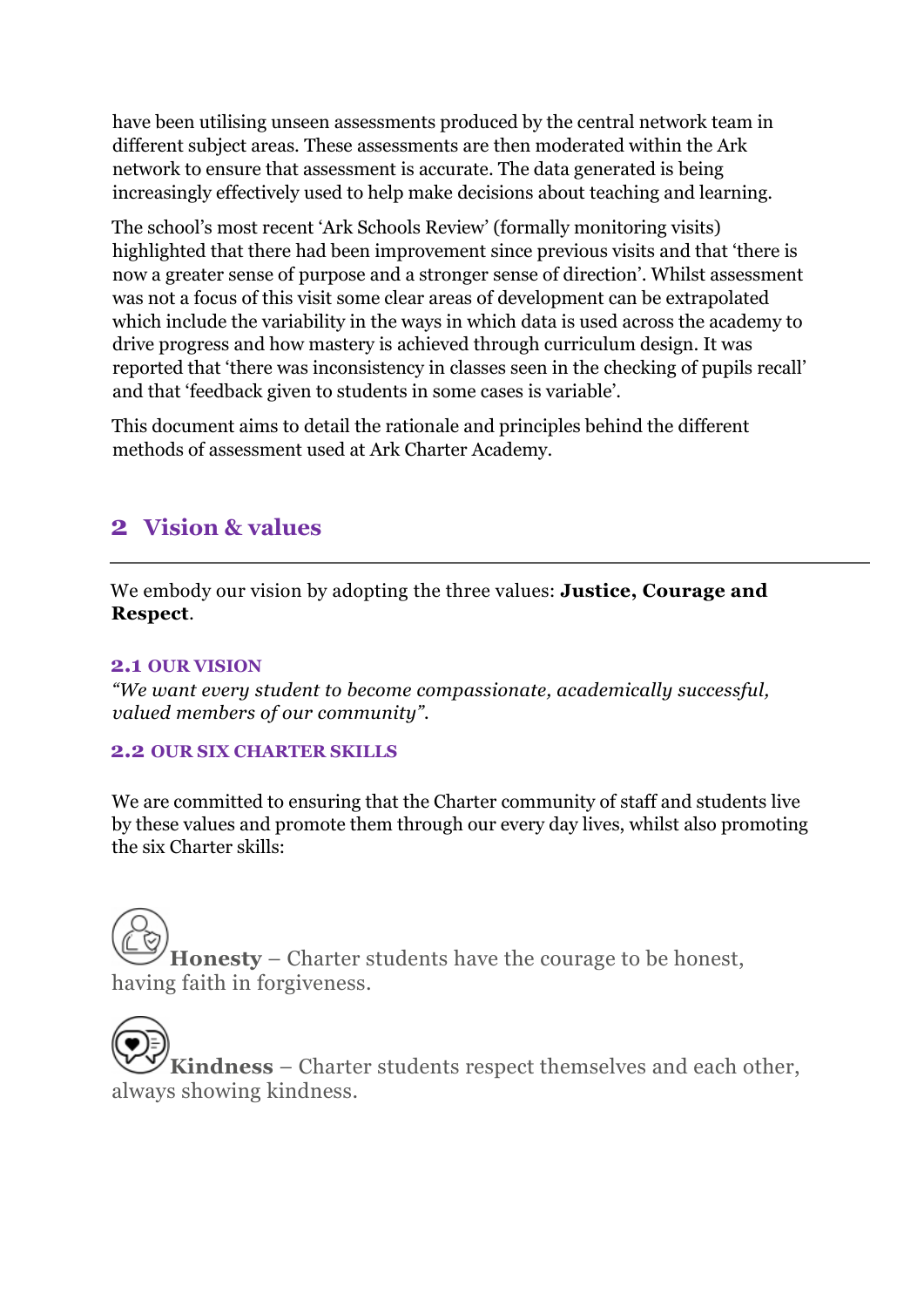**Independence** – Charter students have the courage to strive to find solutions by themselves.

**Team Work** –Charter students respect the opinions of others and excel at working with each other.

**Determination** – Charter students never give up.

**Responsibility** –Charter students understand the justice in accepting responsibility for their actions.

# **2.3 OUR CURRICULUM**

## **Our curriculum design enables pupils to develop a framework of knowledge and understanding in each subject area that provides a solid foundation for further study.**

Our curriculum is planned backwards from university in each subject area, ensuring pupils master key learning before moving on. It is a knowledge rich curriculum where what pupils are learning about is as important as the skills they are developing. Our children join us at very different starting points, we assess them on entry and ensure that our curriculum meets their needs whilst holding the same high expectations for every child.

**Assessments test mastery of the content by requiring pupils to demonstrate their knowledge, understanding and application independently and in unseen contexts. Exam periods are held three times a year. End of year exams test mastery of the whole year's learning**. Revision is built into the curriculum because new problems are designed to draw upon and utilise prior learning. The focus on developing depth of understanding and mastery means that pupils experience the deep satisfaction derived from grappling with and grasping challenging content, which in turn supports the development of a growth mindset. It also means that they are developing a solid framework of understanding and set of skills that support all future learning in that subject area. The rigour of the curriculum is reflected in the curriculum planning documents, high quality teaching, pupil work and the feedback that pupils receive.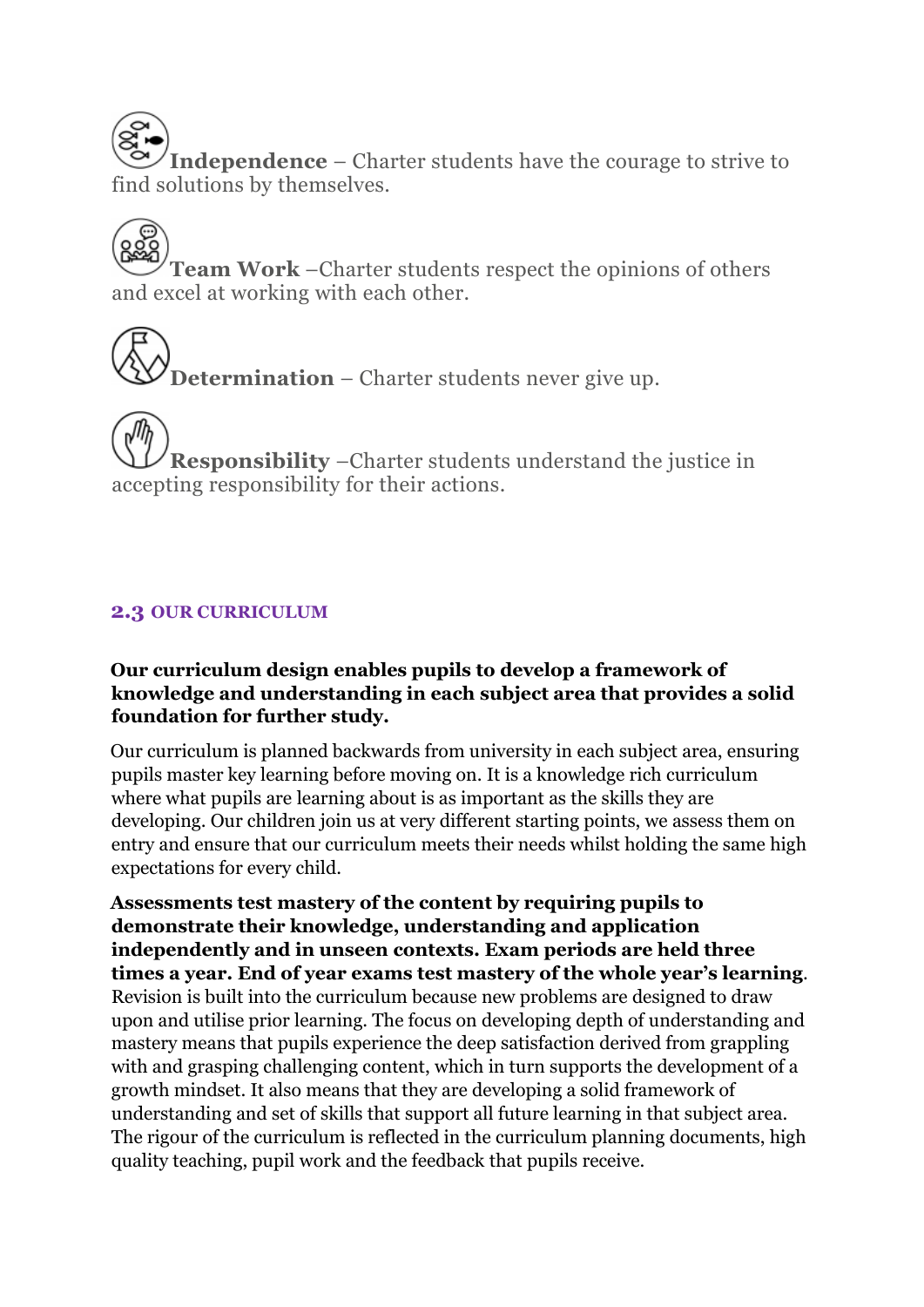## **High Quality Teaching**

Teachers are subject experts with an excellent understanding of the intellectual journey they are taking their pupils on and master the teaching skills to support this. Teachers are encouraged and given the opportunity to develop their own subject knowledge through allocated co-planning periods. Teachers use the school routines to create an excellent climate for learning and to ensure that pupils make exceptional progress. Lessons are never task driven; they are planned using the most effective methods to engage with the content. They are underpinned by high expectations, from the use of academic language, grammatical precision and level of rigour expected in pupil responses. The atmosphere is one of excitement as teachers display and elicit a passion for their subject and for learning more generally. Our teachers have excellent subject knowledge and their understanding of the curriculum is detailed, meaning that they recognise how the learning fits into the pupils' broader development within the subject. **Teachers engage with the knowledge being developed and understand the crux of the lesson. This allows them to be very responsive in the classroom, always able to ask the most important questions, pick out the most important points, identify the underlying misconceptions that are holding pupils back and give meaningful feedback that moves pupils forward.** Our teachers ensure all pupils master the key concepts and skills required for each unit before moving on. Errors are opportunities and emphasis is placed on growth rather than attainment. All classrooms and all teaching is a team effort, with each individual practitioner delivering planning that is the result of a collaborative process and developing facilitation skills that are part of our collective approach as a school.

# **3 ARK CHARTER ACADEMY CURRICULUM INTENT - ASSESSMENT**

As part of Ark Charter Academy's codified curriculum intent statement, the aims for assessment are set out.

#### **3.1 CHARTER CURRICULUM INTENT STATEMENT**

How our school's curriculum is designed to meet the needs of Charter pupils in our context to ensure that pupils secure the best possible outcomes regardless of their background.

#### **3.2 CHARTER CURRICULUM INTENT**

Mastery: Pupils build knowledge of the key learning in a particular subject in a coherent and carefully sequenced way to develop a mental model towards expertise. We have a three-year key stage three to allow pupils time to build knowledge in all subjects.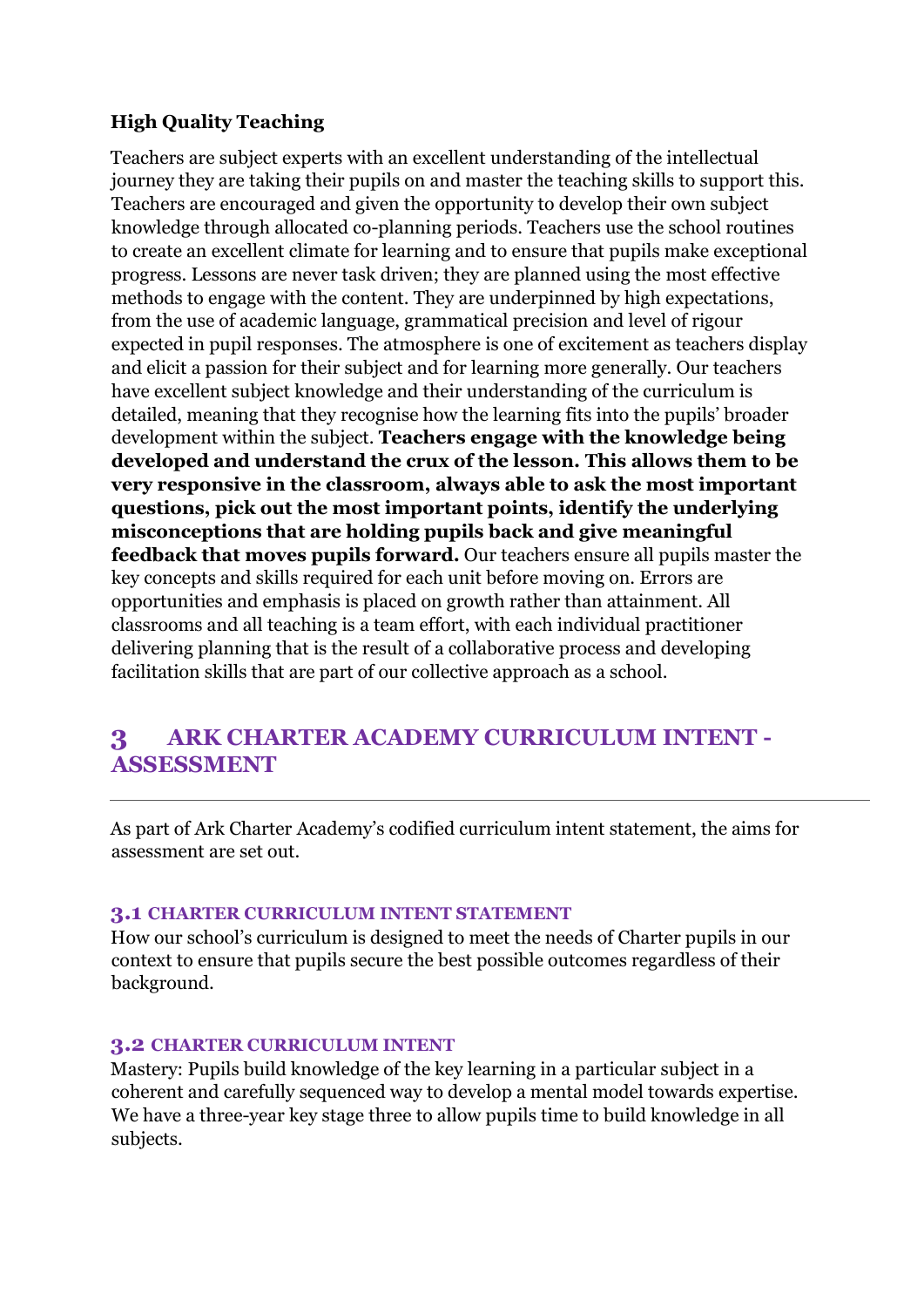Planned backwards: We want our pupils to have a choice to attend the best universities in the country or enter a career of their choice, so we plan back from this aim. Each subject discipline will aim for pupils to develop a mental model of carefully organised knowledge by the time they leave Charter, to be developed in the next phase of study. This is planned by subject experts as a narrative structured over time.

Knowledge-rich: Subject experts chose the powerful knowledge for their disciplines to take pupils beyond their own experiences, giving them an education founded on academic excellence. The key learning is carefully codified and structured over time, allowing pupils to establish effective mental models that they can continue to develop beyond their time at Charter. A curriculum full of powerful knowledge is a hugely powerful tool of social justice, aiming to create socially mobile young people by giving them the opportunities to pursue careers they are passionate about.

**Assessment: Formatively assessing our pupils throughout the year allows for responsive teaching – using the mastery approach teachers are confident when re-teaching and revisiting knowledge to develop pupils' mental models. Departments coordinate their formative assessment at regular intervals, once every three weeks for English, Maths and Science and once every six weeks for all other subjects – and to be responsive with teaching as a consequence. Accurate summative assessment sampling the work completed over a year – with reference to work completed in previous years – allows inferences about attainment and progress to be made, which are shared with parents.** 

Revision built-in: Our approach means that we regularly revisit knowledge before adding new knowledge to build up pupils' mental models. Opportunities for revision are built into the curriculum. This approach also benefits pupils joining the school as they need support to begin developing their mental models in different subject disciplines.

Reading: We recognise that the success of our mission rests on pupils' ability to become proficient and fluent readers. Pupils' capacity to build subject-specific mental models is bound inexorably to their capacity to read. Alongside our approach to knowledge we use different techniques to support pupils in reading more challenging texts, including decoding strategies when necessary. We explicitly teach subject-specific vocabulary to enrich pupils' knowledge and understanding of the world.

Wider curriculum: Our pupil's entitlement to a rich and varied curriculum isn't limited to subjects. We know our pupils' context means they do not have access to the same wider development opportunities as their peers so our curriculum includes enrichment – academic, sporting, and personal development. They are also formally taught character and PSHE, as well as current affairs so that they are able to understand, and play an active role in, the world around them.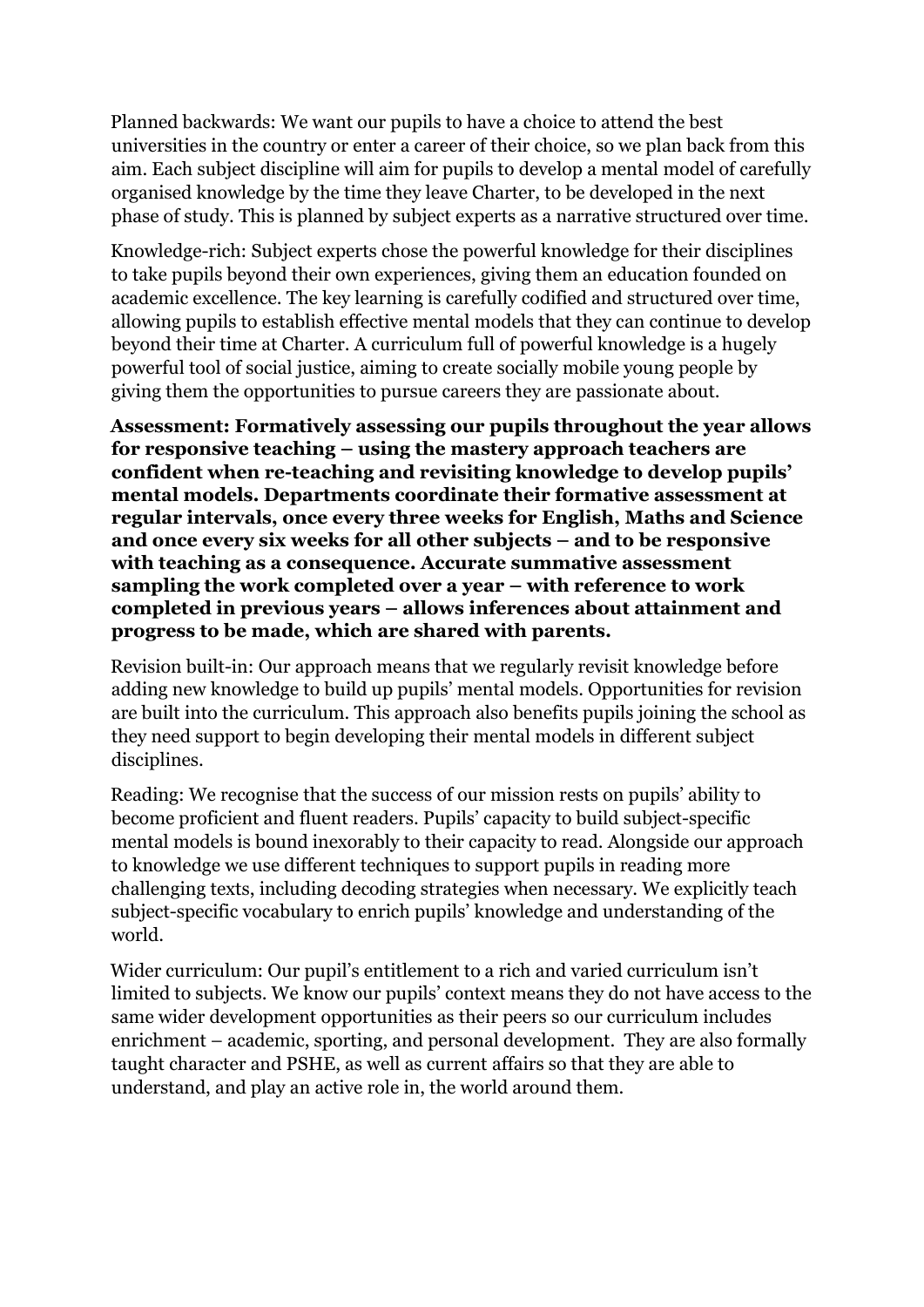# **4 TYPES OF ASSESSMENT AT CHARTER**

#### **4.1 ASSESSMENT – CURRICULUM INTENT STATEMENT**

Formatively assessing our pupils throughout the year allows for responsive teaching – using the mastery approach teachers are confident when re-teaching and revisiting knowledge to develop pupils' mental models. Departments coordinate their formative assessments year groups to infer where pupils are in relation to where they should be – and to be responsive with teaching as a consequence. Accurate summative assessment sampling the work completed over a year – with reference to work completed in previous years – allows inferences about attainment and progress to be made, which are shared with parents.

#### **4.2 TYPES OF ASSESSMENT**

This intent statement identifies three different types of assessment that are used at Charter:

- 1. Formative assessment/responsive teaching & low stakes quizzing
- 2. Coordinated formative assessment –hinge points
- 3. Summative assessment End of Year Assessments

Different types of assessment are used at different times and with different purposes – this will vary depending on the year group. The outcome/reporting will also vary depending on the particular group.

# **5 FORMATIVE ASSESSMENT/RESPONSIVE TEACHING – LOW STAKES QUIZZING**

## **5.1 WHAT IS FORMATIVE ASSESSMENT/RESPONSIVE TEACHING?**

Formative assessment is like a pilot constantly taking readings about their position as they fly, to check they are on course. It's too late if the pilot flies somewhere and finds that they're at the wrong place.

Formative assessment – which Dylan Wiliam said might have better described as responsive teaching – is using information to adapt teaching to adapt the work of pupils to put it back on track; making sure that learning is proceeding in the right direction to support that learning. (Black and Wiliam, 1998). Feedback improves learning by changing pupils' knowledge, understanding or behaviour – but only if they act on it. (Fletcher-Wood, 2019).

Formative assessment/responsive teaching 'focuses on what the next steps are' for pupils. (Booth 2017). Knowing what the pupils know and understand means the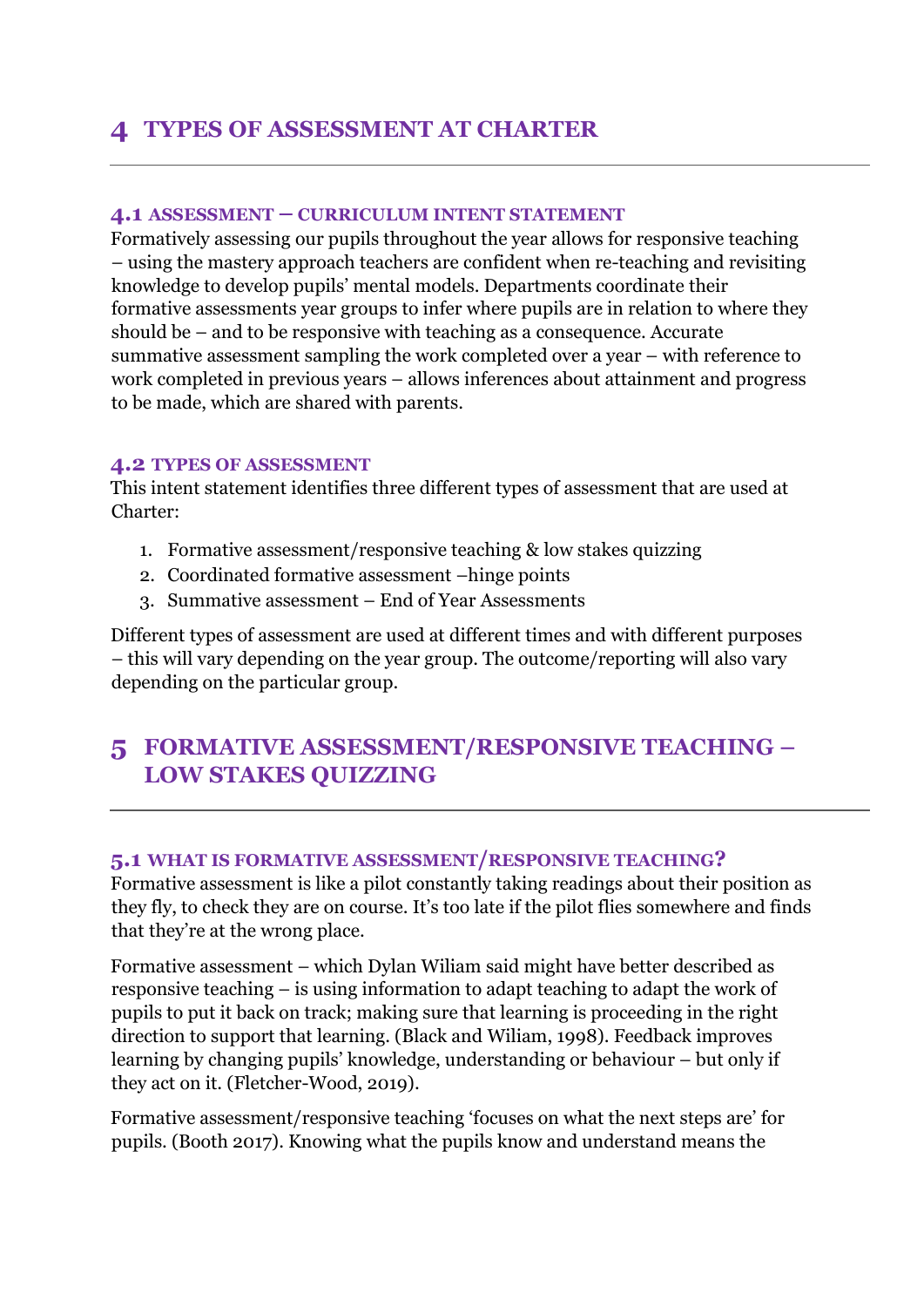teacher can adapt their teaching as a consequence to enable the pupils to build subject-specific mental models.

# **5.2 WHY IS FORMATIVE ASSESSMENT/RESPONSIVE TEACHING USED?**

Formative assessment is used by individual teachers. Schemes of Learning will include guidance for teachers about the most appropriate time and the most appropriate method of assessment to use at any particular time. There are a number of different reasons behind the use of formative assessment/responsive teaching:

- 1. Checking what pupils know and understand allows teachers to amend/adapt what they are doing to address any gaps in knowledge or misconceptions that they have identified. Allocated co-planning at Charter facilitates this
- 2. Giving feedback to pupils allows them to change their knowledge, understanding or behaviour. However, 'information about the gap between actual and reference [desired] levels is considered as feedback only when it is used to alter the gap'. (Sadler, 1989). Therefore, pupils need to do something in response to the feedback – ask 'what did the pupils learn from the feedback?' rather than 'What feedback did pupils get?'
- 3. Getting the pupils to recall what they know and understand helps to secure knowledge in long-term memory. Teaching is about consolidating connections, not just forging them. (Mccrae, 2018). Techniques like retrieval practice and elaboration are used across different subjects at Charter. In the process of trying 'to retrieve it from memory', the pupils 'will build a far stronger memory of it in the long term.' (Henrick, 2018).
- 4. Formative assessment/responsive teaching is also important in building relationships between the teacher and pupils. This comes from teachers being genuinely attentive to the ways that pupils are developing their mental models. This attentiveness shows that the teacher believes in the pupils, is aware of what they are doing and that they will help them succeed.

# **5.3 WHEN IS FORMATIVE ASSESSMENT/RESPONSIVE TEACHING USED?**

Formative assessment/responsive teaching should be used every lesson – continual checking of pupil understanding, and the addressing of misconceptions facilitates the development of subject-specific mental models.

Rosenshine identified different points within a lesson when formative assessment/responsive teaching should be used:

- Beginning of the lesson a short review of previous learning to strengthen previous learning and lead to fluent recall. This could include things like:
	- o Going over homework and correcting it
	- o Review elements of the encapsulating task/exit ticket from the previous lesson and address any errors made
	- $\circ$  Reviewing previously learnt material that needs to be revisited that is necessary for new knowledge to connect to it and develop the pupils' mental models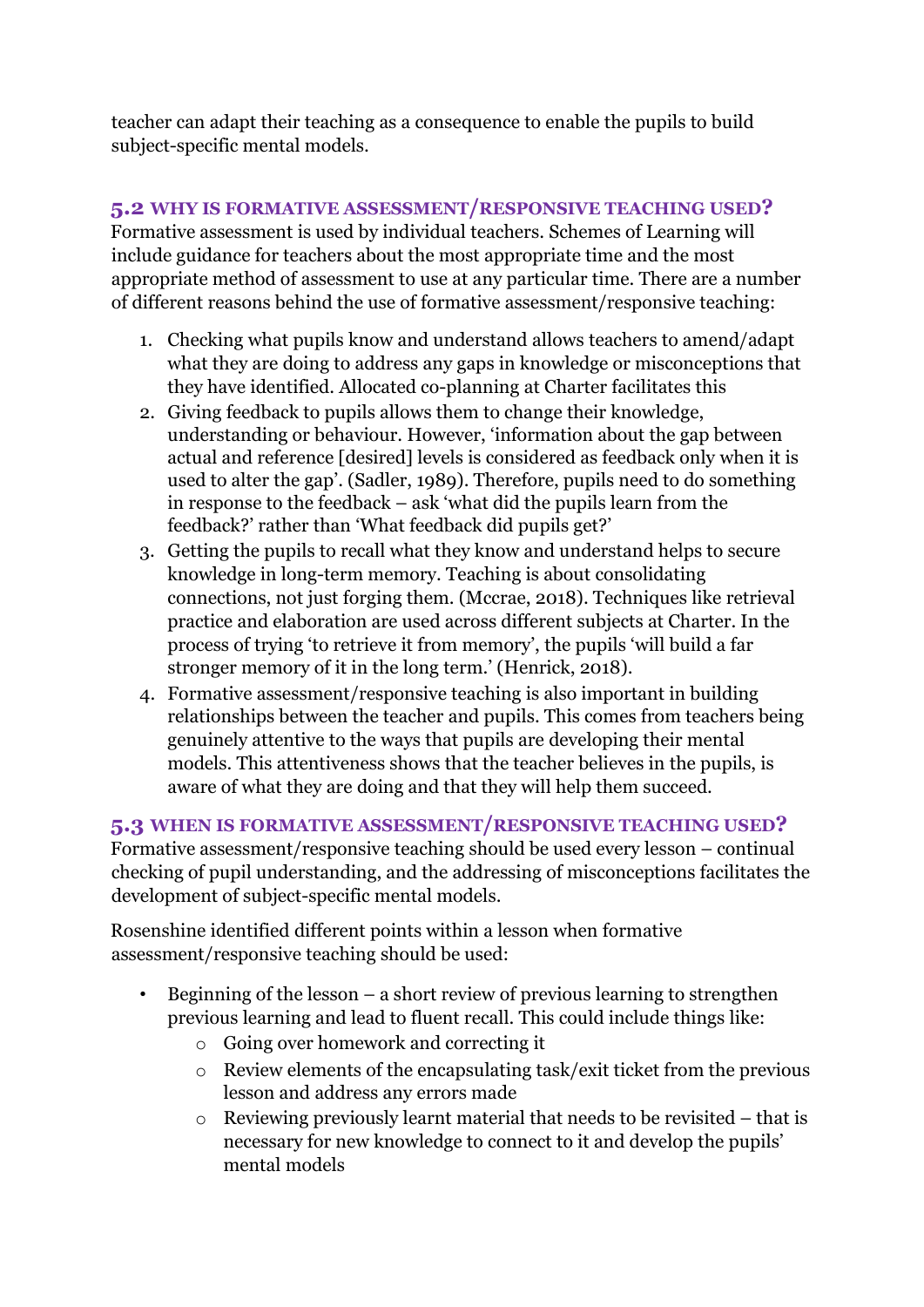- Questions after introducing new material help pupils practice new information and connect new material to their prior learning. Teachers should follow the presentation of new material with lots of questions in order to get pupils thinking and participating. This also gives feedback to the teacher to see which pupils go it right – and whether it is necessary to re-teach specific elements. Sometimes choral elements may be more appropriate
- Checking for understanding throughout the lesson checking for pupil understanding at each point can help pupils learn new material with fewer errors. Teachers should frequently check to see if all pupils have learnt new materials. This serves two purposes:
	- o Answering questions causes pupils to elaborate on material they have learnt and make connections – developing mental models
	- o It alerts the teachers to when parts of the model need to be re-taught
- Independent practice independent practice allows pupils to review and elaborate, leading to fluency. Research found that when the teacher circulated and monitored the work, pupils were more engaged. The optimal time for teacher-pupil contact was around 30 seconds or less
- Weekly and monthly reviews pupils need to be involved in extensive practice to develop well-connected and automatic knowledge. The more the pupils rehearse and review information the stronger the connections in the mental model become

# **5.4 HOW IS IT RECORDED?**

Formative assessment is responsive teaching. No grade is reported but raw marks are centrally stored in spreadsheets. The information is used to achieve a particular purpose (usually informing the teacher of pupil of an action). The aim of the assessment is to improve/develop the pupils' mental model in some way.

# **6 COORDINATED FORMATIVE ASSESSMENT – HINGE POINTS**

## **6.1 WHAT IS COORDINATED FORMATIVE ASSESSMENT – HINGE POINTS?**

Coordinated formative assessment is a type of formative assessment that is planned and coordinated by the lead planner. The information is still used for the same purpose as other formative assessments – but it is standardised across the particular subject discipline. This allows for inference to be made about the pupil's achievement in relation to the point they are aiming to get to.

Hinge points are formative assessments that the lead planner for a particular section of work includes on the scheme of learning. They will be completed by all pupils for that particular unit, allowing leaders to look at the different work produced by different pupils. Individual pupils will be given feedback by their teacher and will amend subsequent work, in order to apply the feedback. English, Maths and Science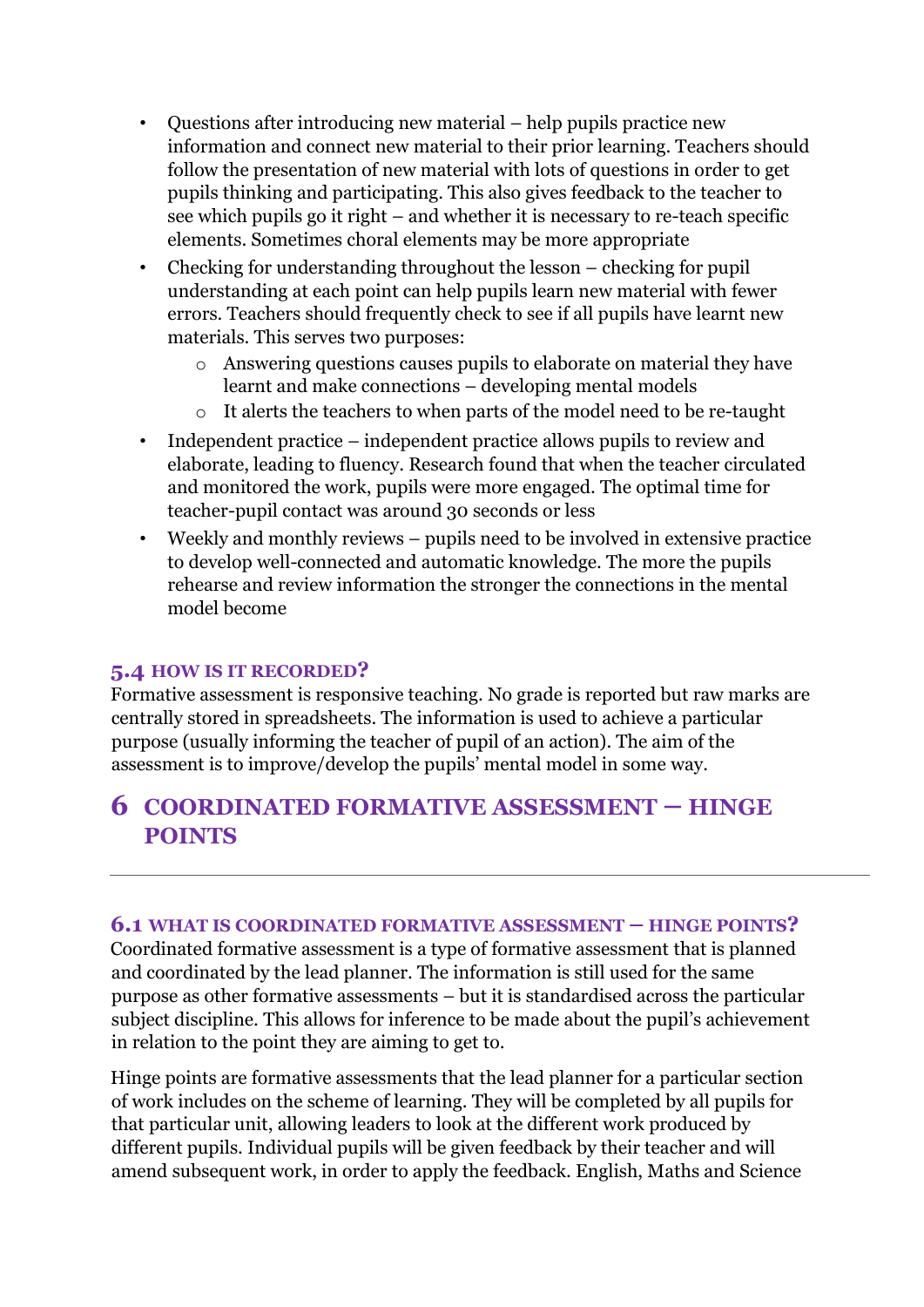complete a hinge point assessment every three weeks, all other subjects complete one every six weeks.

Departments are in the process of planning their assessment maps carefully, identifying the work that allows that to provide the highest-leverage feedback. The assessments may be standardised and moderated within the department.

Inferences will be made about whether pupils are on track to achieve their target grade for a particular subject at the end of the academic year. More than one hinge point can be used to make these inferences.

Some departments have assessments that are set across the network. These are used as interim assessments.

## **6.2 WHY IS COORDINATED FORMATIVE ASSESSMENT USED?**

Coordinated formative assessment is used to allow comparisons of pupils across a bigger group than an individual class. By comparing the knowledge and understanding of pupils across a year group in individual subjects, leaders can make more inferences. It allows them to:

- Amend teaching can be amended to address any gaps identified in pupil knowledge
- Amend the scheme of learning just completed to address any issues that were noticed in the End of Term assessment (e.g. pupil misconceptions not addressed fully)

Most importantly, pupils are still given feedback on the completed work, which they then use to alter what they do to improve the quality of their next piece of work (or re-do a piece of work already completed).

# **6.3 WHEN IS COORDINATED FORMATIVE ASSESSMENT USED?**

Coordinated formative assessment is used once every three weeks in English, Maths and science and once every 6 weeks in all other subjects for each year group in Key Stage Three, known as hinge points. The End of Year assessment is summative (see next section).

Year 10 follows the same pattern. The End of Year assessment is seen as the beginning of Year 11 assessment and is used to predicted grades (see next section).

Year 11 also have the same hinge points built into schemes of learning, but English and Maths have a (summative) mock paper in Autumn 2, as well as a final (summative) mock paper in Spring 1. Formative inferences are also made from specific sections of these papers.

# **6.4 HOW IS IT RECORDED?**

Details of what the hinge points are to be completed will be recorded on Schemes of Learning and on Assessment maps by the Head of Department.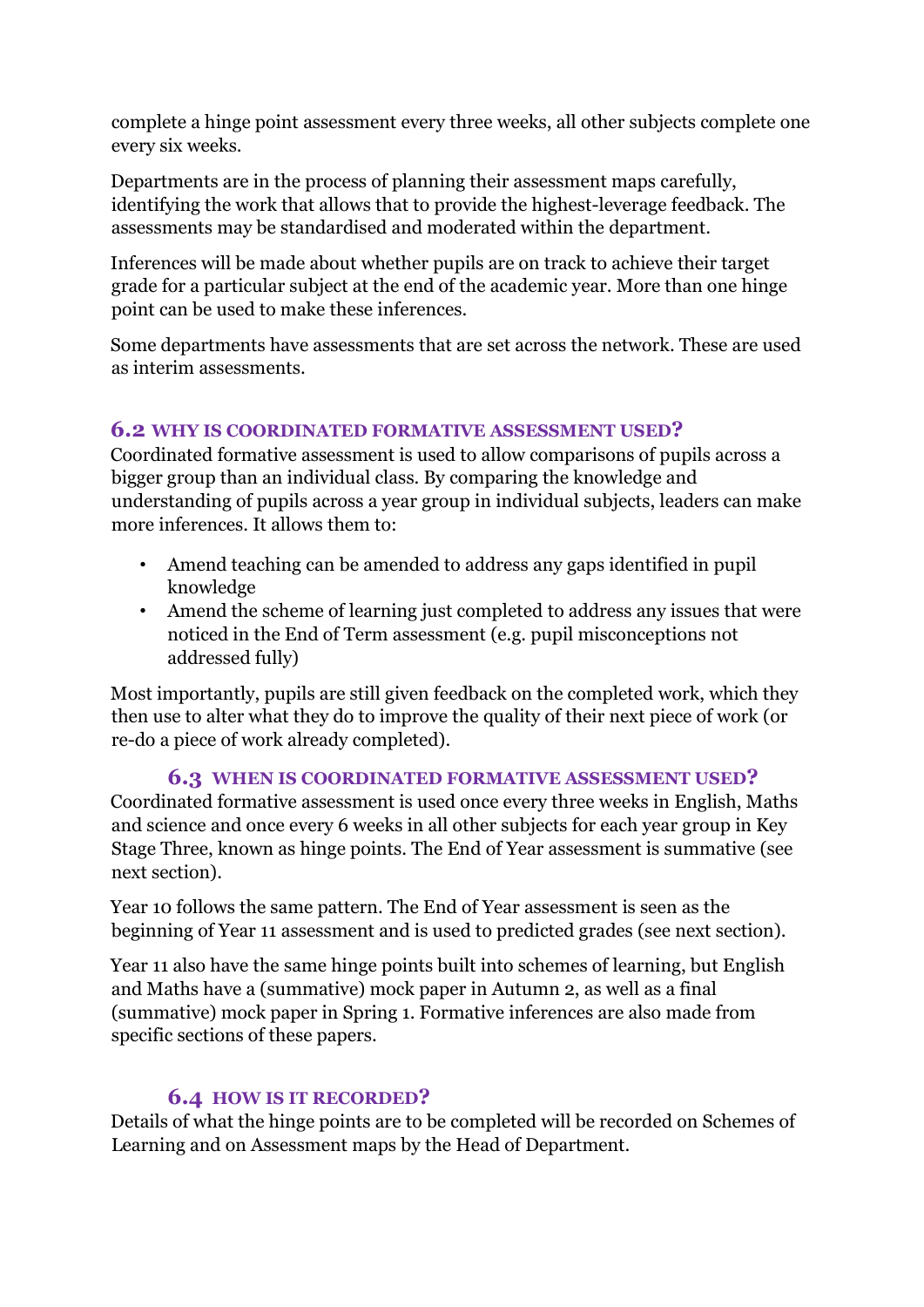Hinge points are not recorded centrally – they are formative assessments designed to give the teacher data and elicit a response from the pupil that improves their work.

Hinge points vary depending on the departments. There is no central record of the raw mark/grade. It is not appropriate to award marks to assessments mid-year, that may not look like the final assessment.

Departments will instead record quiz data and store this data in centrally stored spreadsheets to enable structured conversations with key stakeholders around curriculum design, i.e. if a student performs poorly in a quiz and then again in the hinge point what changes need to be made to address knowledge gaps / misconceptions.

# **7 SUMMATIVE ASSESSMENT**

## **7.1 WHAT IS SUMMATIVE ASSESSMENT?**

Summative assessment is a type of assessment that is used to identify current pupil attainment and progress. Summative assessments sample from the domain that has been studied, selecting elements that represent the wider knowledge that has been taught.

Summative assessment is designed to produce a grade/outcome that can be used to make inferences about how much the pupils knows and understands. By using summative assessments across time, the amount of progress a pupil is making can be identified.

## **7.2 WHY IS SUMMATIVE ASSESSMENT USED?**

Summative assessment is used to sample the work completed over a year to derive a shared meaning from it – an age-related grade.

Our approach means that pupils should understand everything that has been taught as part of a coherent and cumulative sequence. The purpose of summative assessment is to check what has been retained and therefore learnt.

Summative assessments are cumulative – they sample from the knowledge that has been taught across the year, with reference to work that has been completed in previous years. Ark Charter Academy always aims to work with the largest sample size possible, therefore utilising Ark Common Assessments where possible. We do not use GCSE papers at Key Stage Three, but will do so at Key Stage Four. GCSE papers are designed to sample from the domain being studied at GCSE, and are therefore not appropriate for use at Key Stage Three (when the pupils haven't been directly taught this content).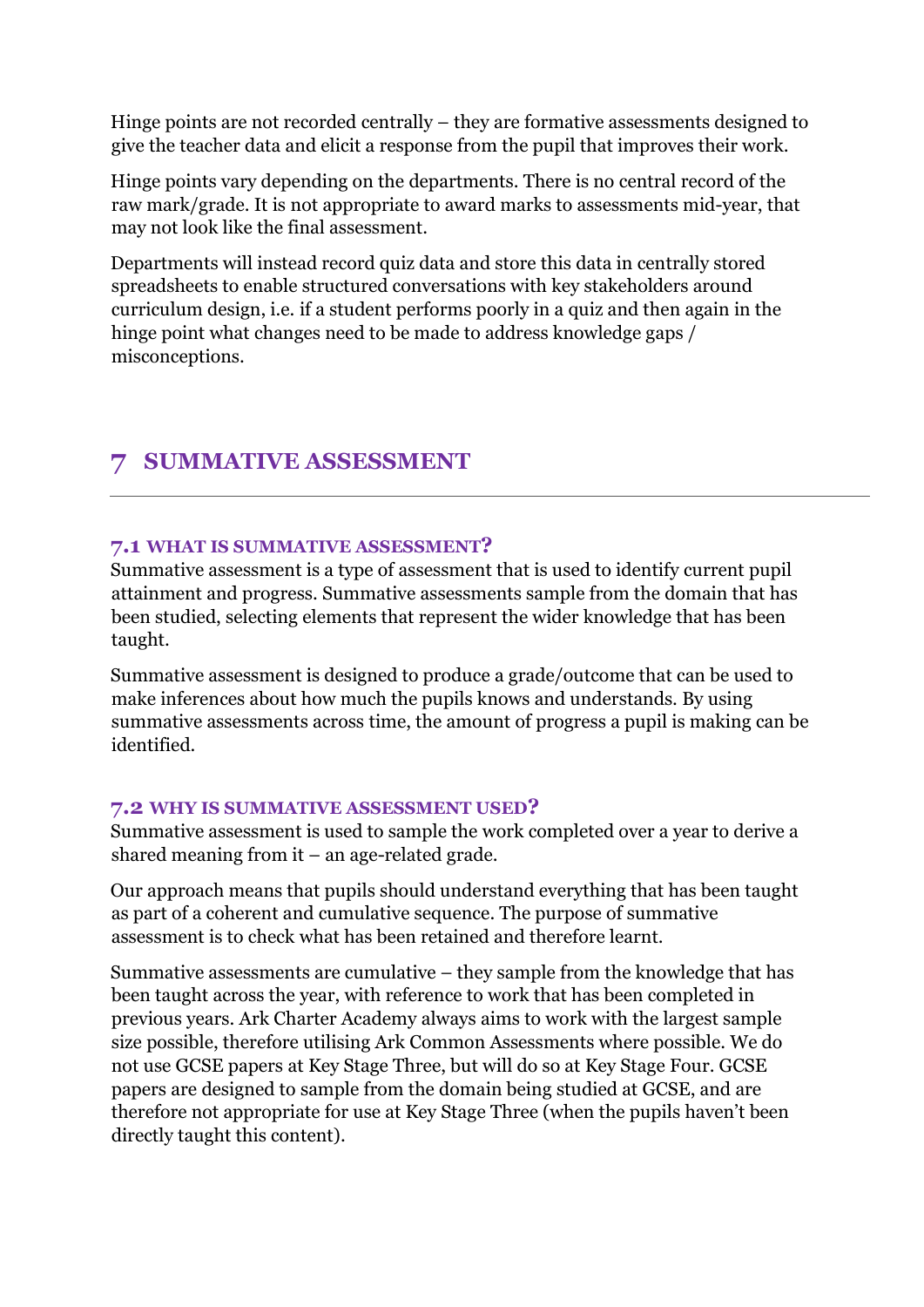#### **7.3 WHEN IS SUMMATIVE ASSESSMENT USED?**

For Key Stage Three (Years 7-9) summative assessment is used at the end of each year in each subject studied as part of the End of Year Assessment. This occurs in Summer 2 so that the work completed across the academic year can be sampled. The pupils have developed their mental models over the year. Reference can be made to knowledge from previous years. Where possible, Charter aligns with the shared assessments used across the Ark Network. This allows data to be collected from different schools and facilitates the setting of more accurate grade boundaries.

For Year 10, summative assessment is used at the end of the academic year. This is an important part of the pupils' preparation for GCSE – the pupils have experience of completing GCSE papers in exam conditions. It also allows teachers to make inferences about how far the pupils know and understand the curriculum.

For Year 11, two different summative assessments are used. There is a paper 1 Mock held during Autumn 2, using past GCSE papers. This is whilst the course is almost completed, allowing inferences to be made about how far the pupils know and understand the curriculum. A grade is awarded, based on standardisation across the Ark Network.

Finally, pupils complete a Year 11 mock exam in Spring 1. Almost all courses will have completed teaching. This allows an inference to be made about how far the pupils know and understand the curriculum. The results are standardised and moderated across the Ark Network. It also allows teachers to finalise their plans for the period of revision up until the GCSEs begin.

The GCSE exams themselves take place during May and June, along with the standardisation of coursework materials.

## **7.4 HOW IS RECORDED?**

End of Year Assessments are the only assessments that are given a grade. This grade is an age-related grade. This means that this is the grade that a pupil producing that work in that particular year would be most likely to receive at the end of Year 11. The grades awarded range from 1 (the lowest) to 9 (the highest). For example, a pupil receiving a grade 5 in French in Year 8 is producing work of a quality that indicates they would receive a grade 5 at the end of Year 11 in their final GCSE examinations.

These grades can be compared to the target that pupils have, which has been set based on their Key Stage Two results or benchmarking that took place when they arrived at Charter (\*Baseline assessments first used in entirety in September 2020\*). Pupils who joined in Year 7 or have Key Stage Two data are expected to make more than nationally expected progress – so they are expected to make 1 grade more progress over the 5 years they are at Charter. Pupils with a base grade of 2 or below are expected to make more than 1 grade of additional progress.

The grades awarded can also be compared over years, allowing inferences about progress to be made.